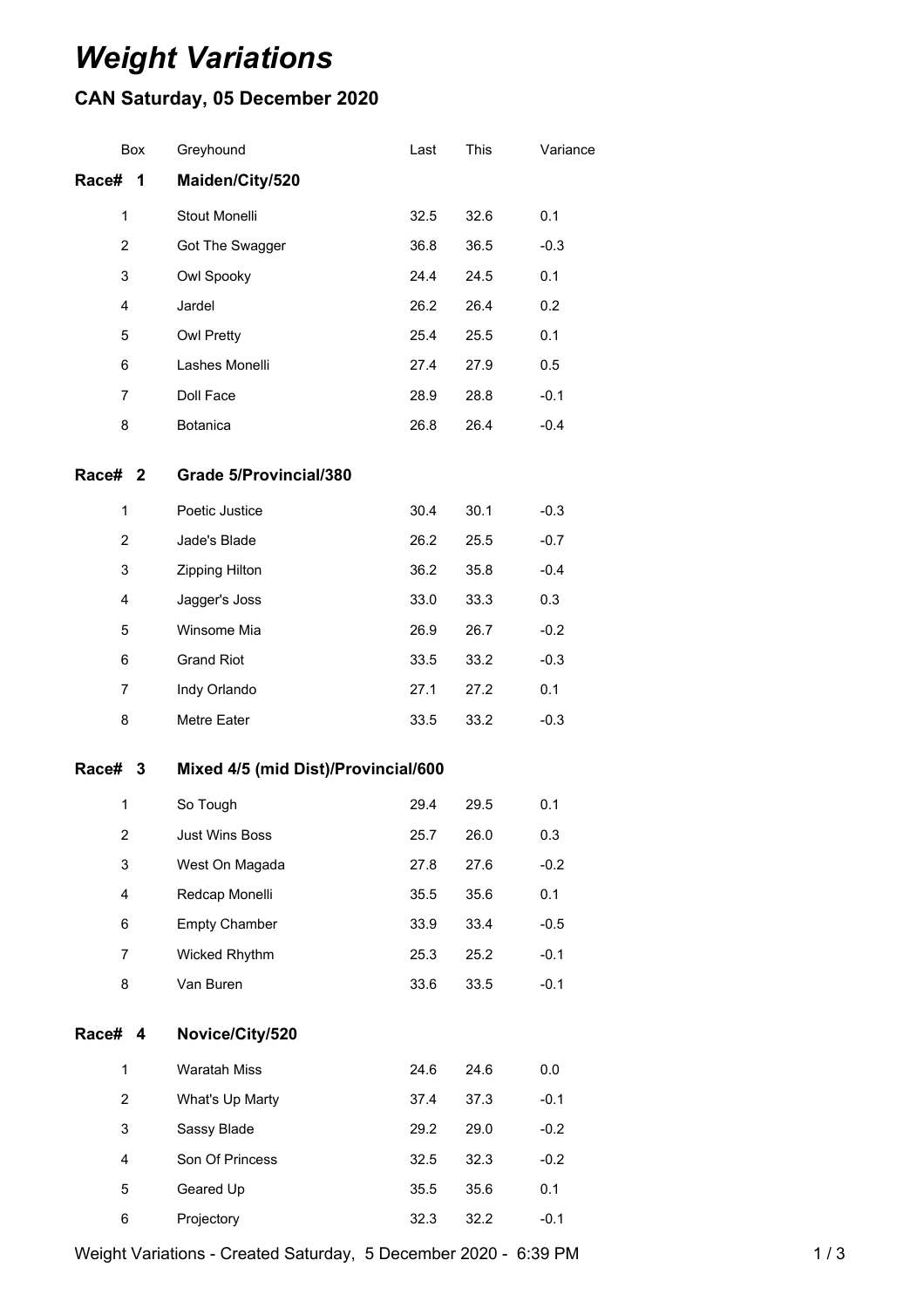## **CAN Saturday, 05 December 2020**

|                | Box | Greyhound                            | Last | This | Variance |
|----------------|-----|--------------------------------------|------|------|----------|
| $\overline{7}$ |     | West On Locky                        | 30.3 | 29.7 | $-0.6$   |
| 8              |     | Cascade Monelli                      | 27.5 | 27.6 | 0.1      |
| Race# 5        |     | Grade 5/City/520 (1)                 |      |      |          |
| 1              |     | <b>Sunset Nuclear</b>                | 30.7 | 30.4 | $-0.3$   |
| $\overline{2}$ |     | Chloe's The Boss                     | 29.7 | 29.4 | $-0.3$   |
| 3              |     | Speed Missile                        | 27.6 | 27.5 | $-0.1$   |
| 4              |     | Overbite                             | 30.0 | 29.6 | $-0.4$   |
| 6              |     | Chomp Monelli                        | 32.5 | 32.7 | 0.2      |
| 7              |     | Grace Ali                            | 29.3 | 29.1 | $-0.2$   |
| 8              |     | Sole Trader                          | 33.2 | 33.4 | 0.2      |
| Race# 6        |     | Anniversary Cup (L) (Final)/City/520 |      |      |          |
| 1              |     | Star Book                            | 27.5 | 27.3 | $-0.2$   |
| 2              |     | <b>Thrift Monelli</b>                | 27.7 | 27.6 | $-0.1$   |
| 3              |     | Chevy's Entry                        | 30.6 | 30.7 | 0.1      |
| 4              |     | <b>Sunset Spitfire</b>               | 35.5 | 35.1 | $-0.4$   |
| 5              |     | Fernando Star                        | 31.5 | 31.5 | 0.0      |
| 6              |     | Sir Monty                            | 31.4 | 31.2 | $-0.2$   |
| $\overline{7}$ |     | <b>Sunset Toxic</b>                  | 32.2 | 32.2 | 0.0      |
| 8              |     | Rambo's Boy                          | 34.7 | 34.6 | $-0.1$   |
| Race#          | 7   | Grade 5/City/715                     |      |      |          |
| 1              |     | Go Gettem Soda                       | 27.6 | 27.5 | $-0.1$   |
| $\overline{c}$ |     | Jett's Cracker                       | 28.8 | 28.8 | 0.0      |
| 4              |     | Happy Talk                           | 24.1 | 23.9 | $-0.2$   |
| 5              |     | Daisy Devine                         | 27.7 | 27.3 | $-0.4$   |
| $\overline{7}$ |     | Inversion                            | 32.3 | 32.0 | $-0.3$   |
| 8              |     | Hairpin Trigger                      | 26.7 | 26.6 | $-0.1$   |
| Race# 8        |     | <b>Grade 5/Provincial/520</b>        |      |      |          |
| 1              |     | Gypsy's Mindy                        | 29.3 | 29.5 | 0.2      |
| $\overline{2}$ |     | West On Mia                          | 25.6 | 25.5 | $-0.1$   |
| 3              |     | Snallygaster                         | 31.0 | 30.8 | $-0.2$   |
| 4              |     | <b>Butternut</b>                     | 27.4 | 27.0 | $-0.4$   |
| 5              |     | Westdale Hailee                      | 26.0 | 25.8 | $-0.2$   |
| 6              |     | <b>Burswood Bandit</b>               | 31.0 | 30.8 | $-0.2$   |
| 7              |     | West On Aries                        | 31.6 | 31.3 | $-0.3$   |